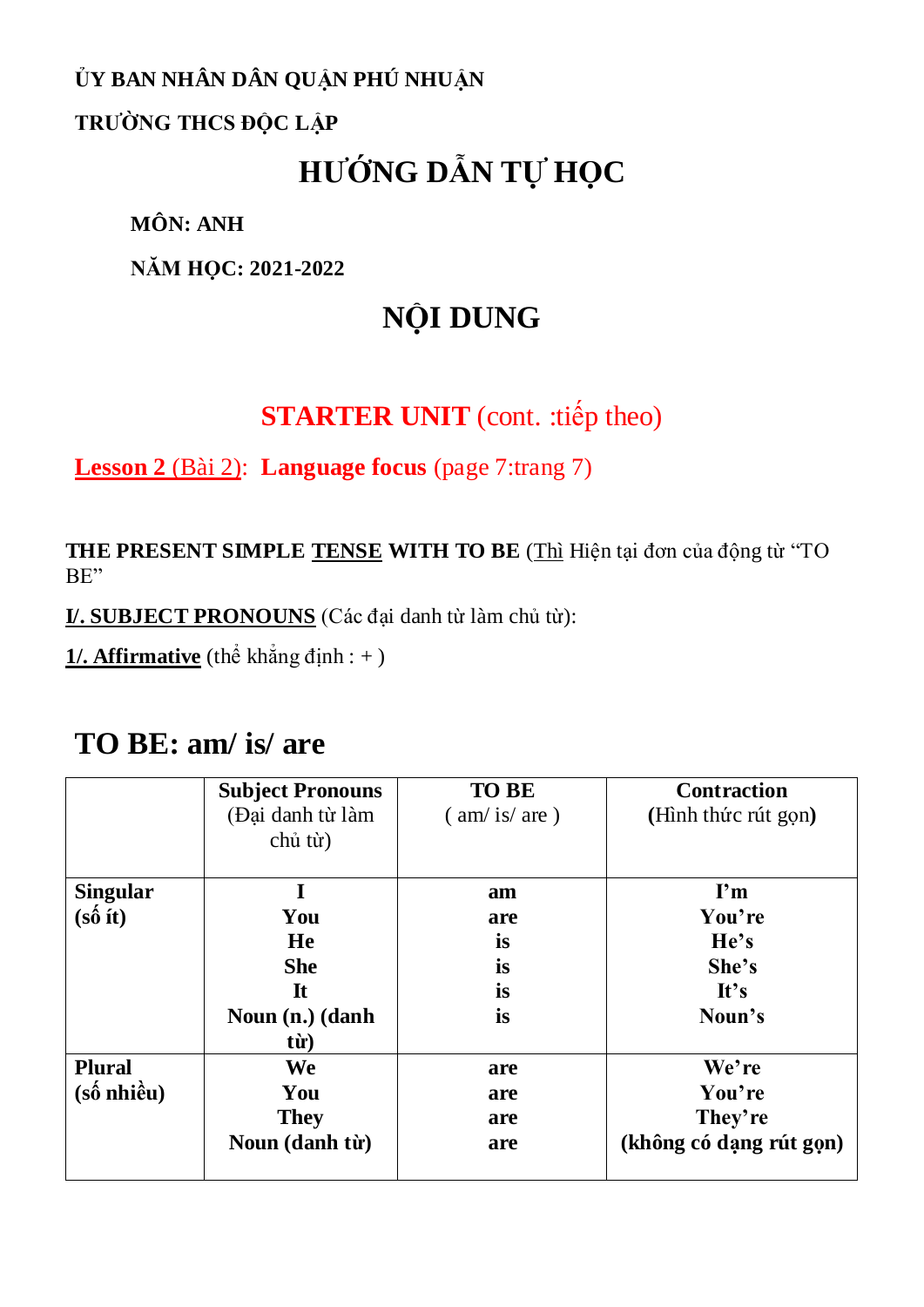### **Examples** (Ex:) (Ví dụ)

- **I am** a student. (I'm a student.)

-**You are** a teacher. (You're a teacher.)

-**He is** a doctor. (He's a doctor.)

-**We are** friends. (We're friends.)

-**The cat is** white. (The cat's white.)

-**The books are** blue. **(không có dạng rút gọn)**

**2/. Negative** (thể phủ định: -)

## **TO BE: am not/ is not (isn't)/ are not (aren't)**

|                                                | <b>Subject</b><br><b>Pronouns</b><br>(Đại danh từ làm<br>chủ từ) | <b>TO BE</b><br>(am not/is not/are not) | <b>Contraction</b><br>(Hình thức rút gọn) |
|------------------------------------------------|------------------------------------------------------------------|-----------------------------------------|-------------------------------------------|
| <b>Singular</b>                                | I                                                                | am not                                  | I'm not                                   |
| $(s\hat{\mathbf{o}}\text{ } \hat{\mathbf{t}})$ | You                                                              | are not                                 | You're not $=$ You aren't                 |
|                                                | He                                                               | is not                                  | $He's not = He isn't$                     |
|                                                | <b>She</b>                                                       | is not                                  | She's not = She isn't                     |
|                                                | It                                                               | is not                                  | It's not $=$ It isn't                     |
|                                                | Noun $(n.)$ (danh)                                               | is not                                  | Noun's not = Noun isn't                   |
|                                                | từ)                                                              |                                         |                                           |
| <b>Plural</b>                                  | <b>We</b>                                                        | are not                                 | $We're = We aren't$                       |
| $(s\acute{\text{o}}$ nhiều)                    | You                                                              | are not                                 | You're $=$ You aren't                     |
|                                                | <b>They</b>                                                      | are not                                 | They're = They aren't                     |
|                                                | Noun (danh từ)                                                   | are not                                 | (không có dạng rút gọn)                   |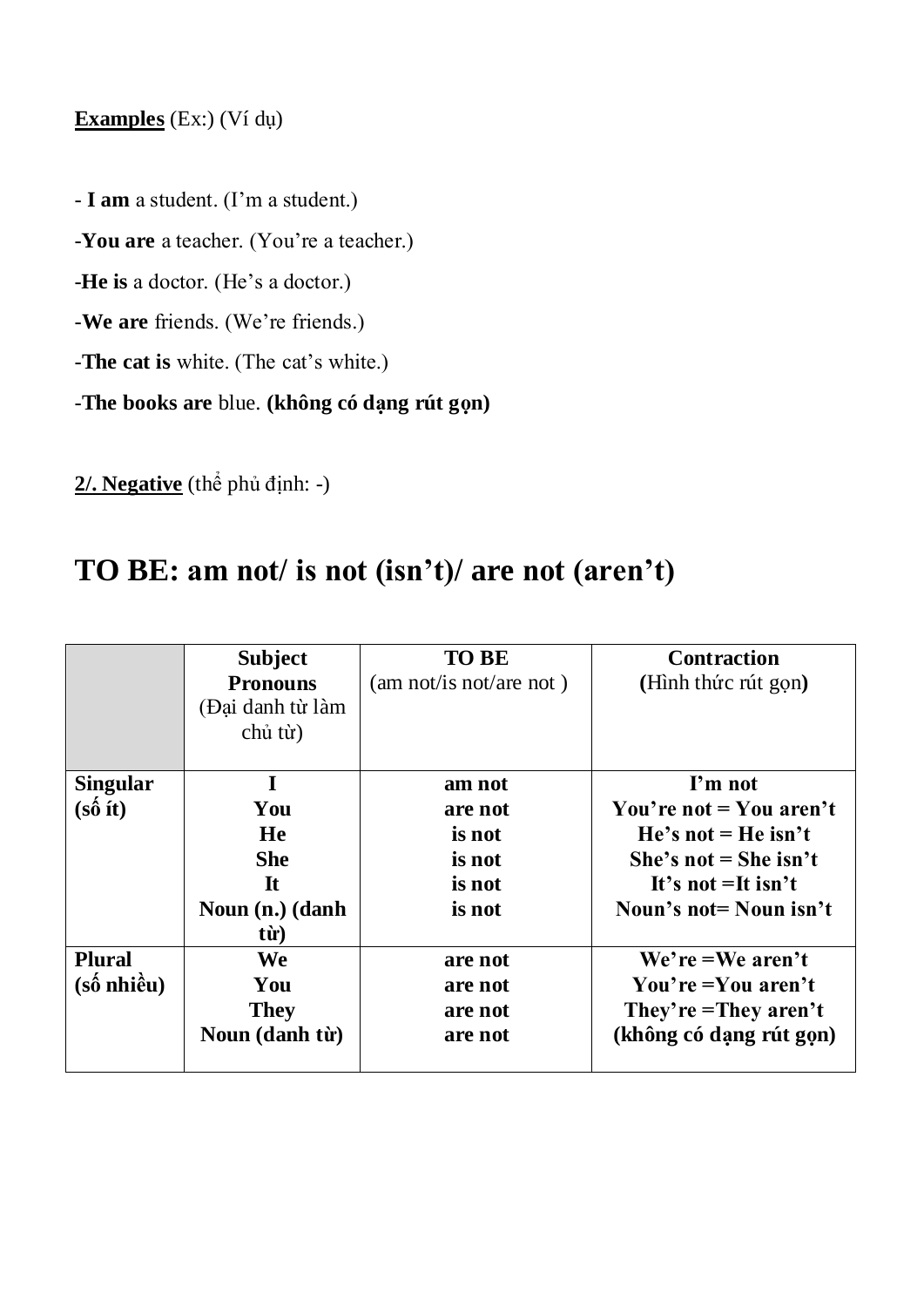**Examples** (Ex:) (Ví dụ)

- I **am not** a student. (I**'m not** a student.)

-You **are not** a teacher. (You**'re not** a teacher. =You **aren't** a teacher. )

-He **is not** a doctor. (He**'s not** a doctor. =He **isn't** a doctor.)

-We **are not** friends. (We**'re not** friends.= We **aren't** friends.)

-The cat **is not** white. (The cat**'s not** white. = The cat **isn't** white. )

-The books **are not** blue. (The books **aren't** blue.)

### **3/. How to change a noun/ nouns to a suitable pronoun**

(Cách chuyển đổi 1 /nhiều danh từ thành đại danh từ phù hợp)

-1 danh từ phái nam số ít: **Nam>>>He; Hung>>>He**

-1 danh từ phái nữ số ít: **Lan>>>She; Mai>>>She**

-1 danh từ chỉ sự vật/con vật số ít: **The cat>>>It; The book>>>It**

-1 danh từ chỉ sự vật/con vật số nhiều: **The cats>>>They; The books>>>They**

-1 /nhiều danh từ và I: **Lan and I>>>We / Nam, Hoa and I>>>We (chúng ta/chúng tôi)**

-1 /nhiều danh từ và you: **You and Lan>>>You; You, Hoa and Minh>>>You (các bạn)**

-2 hoặc nhiều danh từ: **Lan and Nam>>>They ; Mai, Lan and Hung>>>They (Họ/các bạn ấy)**

**Examples** (Ex:) (Ví dụ)

**-Lan** is a student**. She** is 11 years old**.**

**-Hung** is a student**. He** is 11 years old**.**

**-The cat** is black**. It** is a black cat**.**

**-You and Hoa** are students**. You** are 11 years old.

**-Mai and I** are students**. We** are 11 years old**.**

**-Hung and Minh** are students**. They** are 11 years old**.**

**-The books** are red. **They** are red books.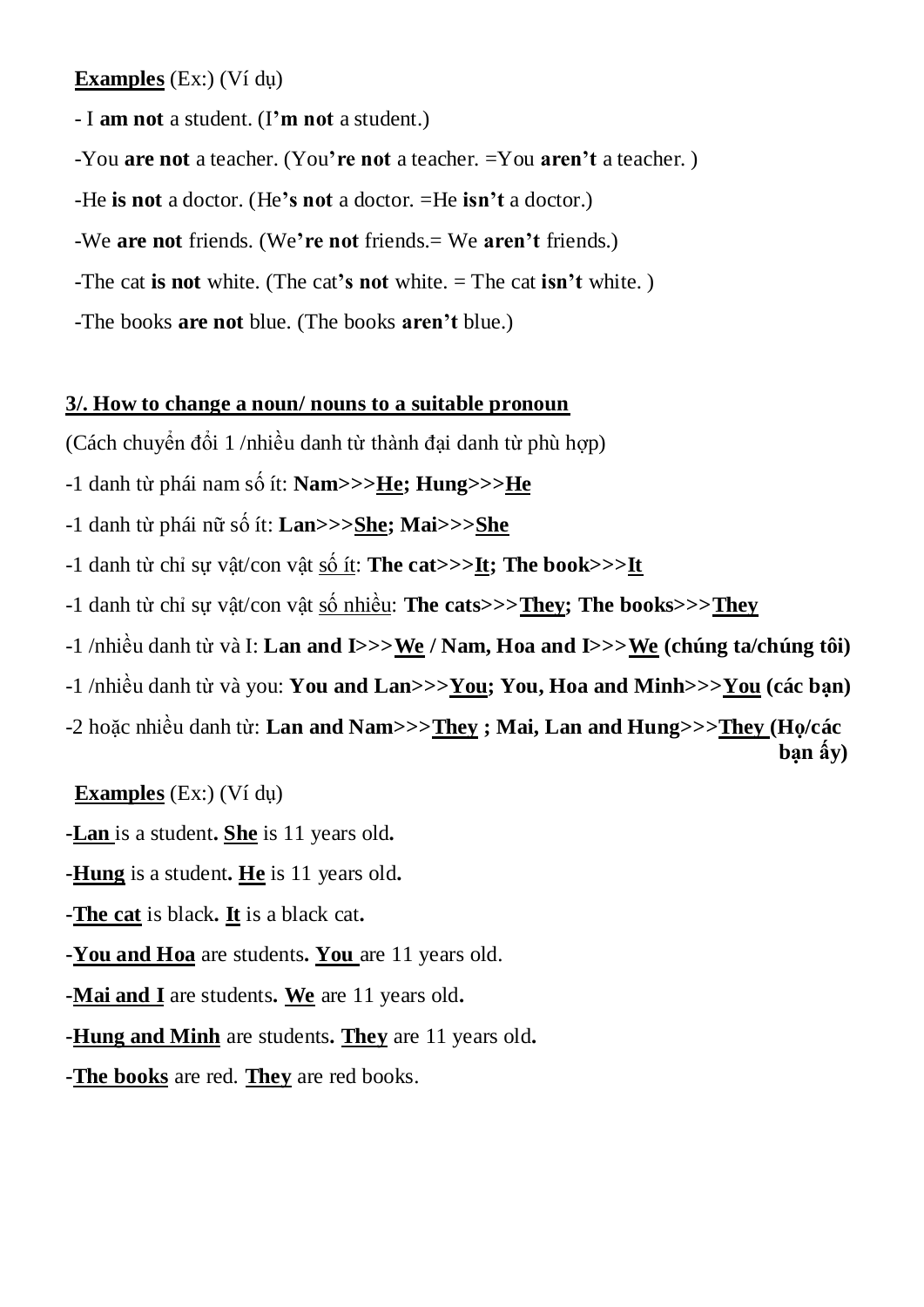**II/. OBJECT PRONOUNS** (Các đại danh từ làm tân ngữ/túc từ):

|                                                          | <b>Subject Pronouns</b><br>(Đại danh từ làm chủ từ)           | <b>Object Pronouns</b><br>(Đại danh từ làm túc<br>từ/tân ngữ) |
|----------------------------------------------------------|---------------------------------------------------------------|---------------------------------------------------------------|
| <b>Singular</b><br>$(s\hat{\theta}$ ít)                  | I<br>You<br>He<br><b>She</b><br>It<br>Noun $(n.)$ $(danh tv)$ | me<br>you<br>him<br>her<br>it<br>him/her/it                   |
| <b>Plural</b><br>$(s\acute{\text{o}}\ \text{nhi\`{eu}})$ | We<br>You<br>They<br>Noun (danh từ)                           | us<br>you<br>them<br>them                                     |

### **Examples** (Ex:) (Ví dụ)

**-I** am a student. My father takes **me** to school every morning.

**-You** are a student. Your father takes **you** to school every morning.

**-She** is a student. Her father takes **her** to school every morning.

**-He** is a student. His father takes **him** to school every morning

**-Lan** is a student. Her father takes **her** to school every morning.

**-Minh** is a student. His father takes **him** to school every morning.

**-The cat** is blue. I like **it** a lot.

**-We** are students. Our father takes **us** to school every morning.

**-They** are students. Their father takes **them** to school every morning.

**-Lan and Minh** are students. Their father takes **them** to school every morning.

**-The books** are red. We like **them** a lot.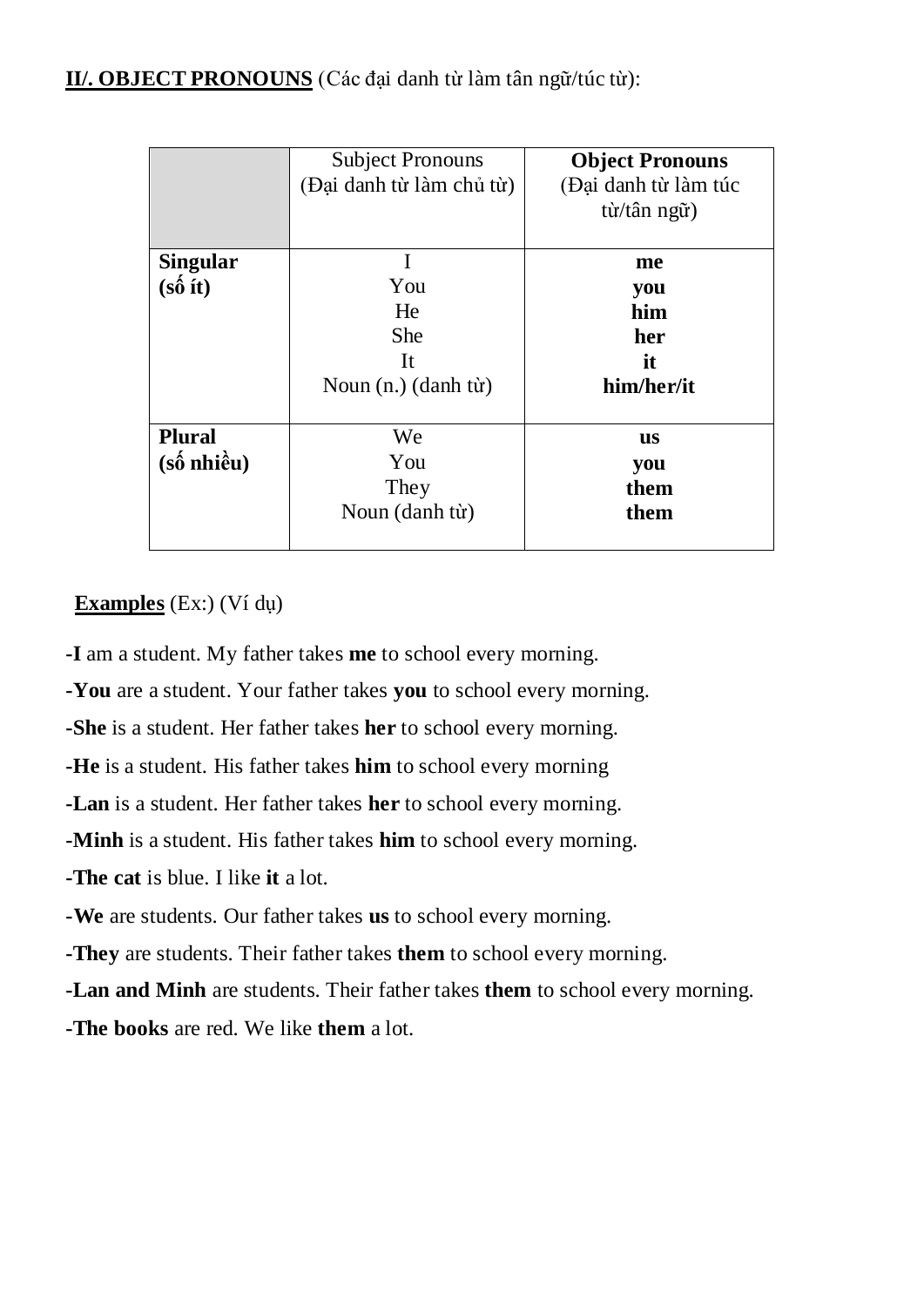#### **III/. POSSESSIVE ADJECTIVES** (Các tính từ sở hữu)

|                                                                   | <b>Subject Pronouns</b><br>(Đại danh từ làm chủ từ)       | <b>Possessive Adjectives</b><br>(Các tính từ sở hữu) |
|-------------------------------------------------------------------|-----------------------------------------------------------|------------------------------------------------------|
| <b>Singular</b><br>$(s\hat{\mathbf{o}}\text{ } \hat{\mathbf{t}})$ | I<br>You<br>He<br><b>She</b><br>It<br>Noun (n.) (danh từ) | my<br>your<br>his<br>her<br>its<br>his/her/its       |
| <b>Plural</b><br>$(s\acute{\text{o}}\text{ nhi\`{e}u})$           | We<br>You<br>They<br>Noun (danh từ)                       | our<br>your<br>their<br>their                        |

#### **Examples** (Ex:) (Ví dụ)

**-I** am a student. **My** father takes me to school every morning.

**-You** are a student. **Your** father takes you to school every morning.

**-She** is a student. **Her** father takes her to school every morning.

**-He** is a student. **His** father takes him to school every morning

**-Lan** is a student. **Her** father takes her to school every morning.

**-Minh** is a student. **His** father takes him to school every morning.

**-The cat** is blue. I like **its** color.

**-We** are students. **Our** father takes us to school every morning.

**-They** are students. **Their** father takes them to school every morning.

**-Lan and Minh** are students. **Their** father takes them to school every morning.

**-The books** are red. We like **their** color.